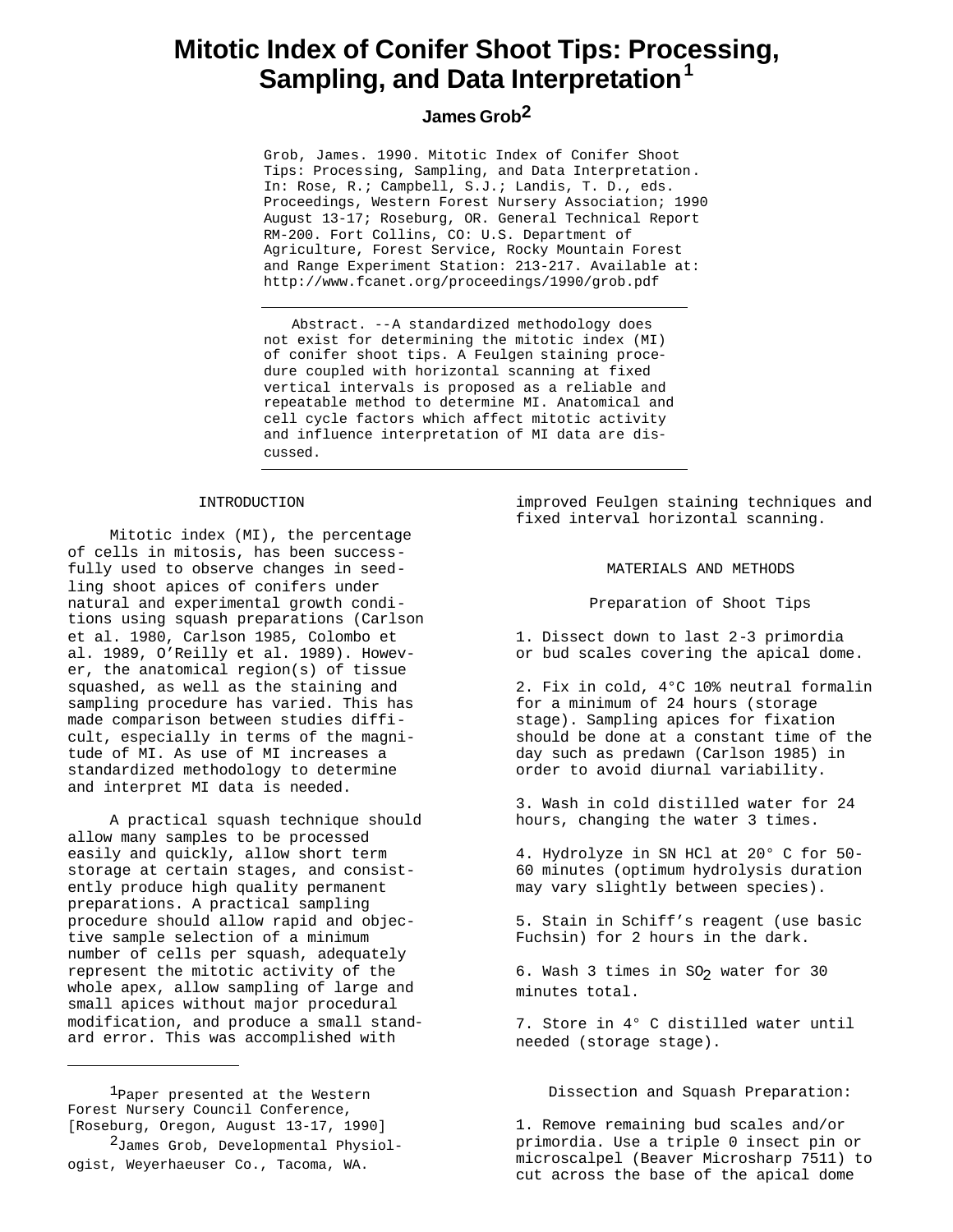at point of insertion of the last primordium.

2. Use the microscalpel to lift apex away from remaining tissue and place in a drop of 45% acetic acid on a frosted slide.

3. Place a 22 X 22 mm coverslip over dome. Use the eraser end of a pencil to gently squash the dome without causing lateral movement of the coverslip (which can cause cell shear).

4. Place slide face up on a block of flat dry ice until frozen (approximately 30 seconds).

5. While the slide is still on the dry ice, use a fine, double edge razor blade to pry the coverslip from the slide. The squash will remain on the slide.

6. Quickly place the slide into 95% alcohol for 2-3 minutes, then 100% alcohol for 2-3 minutes.

7. While still wet with 100% alcohol mount with a new coverslip in euparal (Carolina Biological Supply).

Sampling the Squash Preparation

1. Use a square ocular counting grid with defined median vertical and horizontal lines which produce a sampling point (Fig. 1). Determine the vertical distance from the top and bottom horizontal lines to the sampling point under 40X magnification (this should be around 100-200 microns). This is your vertical interval.

2. Place the top horizontal line at top of the squash and move the sampling point to left of the squash (Fig. 2).

3. Scan from left to right counting any nuclei or chromosomes which make contact with the sampling point. Do not sample brown, tannin containing cells of the pith which are often found in the center of the squash or elongate nuclei which are from the procambium. Count only one metaphase, anaphase or telophase figure per pair since both figures represent one mitosis.

4. At the end of a scan find a distinctive nucleus or mitotic figure which intersects the bottom horizontal line. Move the sampling point to this position then move it back to the left side of the squash and begin the second scan. Continue scans until the squash is completely sampled (Fig. 2).



Figure l.--Diagrammatic representation of ocular counting grid used in horizontal scanning. The sampling point is created by the cross section of the median horizontal (MED H) and median vertical (MED V) lines of the grid. A constant vertical interval between scans is maintained by using the distance from the top or bottom horizontal lines (TOP H or BOT H) to the median horizontal line (MED H).

5. Determine MI by the following equation:

MI=(# mitotic figures counted/ total cells counted) X 100.

6. When analyzing MI data statistically use the arcsin transformation to normalize the data. Do not multiply by 100 when using the arcsin transformation.

To test this sampling technique 10 squash preparations of loblolly pine seedling shoot apices in free growth were sampled using a vertical sampling interval of 200 microns and then resampled at a 40 micron interval. The 40 micron interval did not sample every cell in the squash but was sufficiently intensive to determine if horizontal scanning at 200 microns was an accurate measure of MI. The effect of vertical interval on mean MI was compared using a paired t-test after arcsin transformation.

# RESULTS

Squash preparations using the Feulgen reaction produce visually excellent, permanent preparations of nuclei and mitotic figures (Fox 1969, Greilhuber 1986). This visual clarity allows early prophase and late telophase figures to be identified. Prophase figures are identified by nuclei with visible chromosomes which in early stages appear granular with a lobed perimeter, while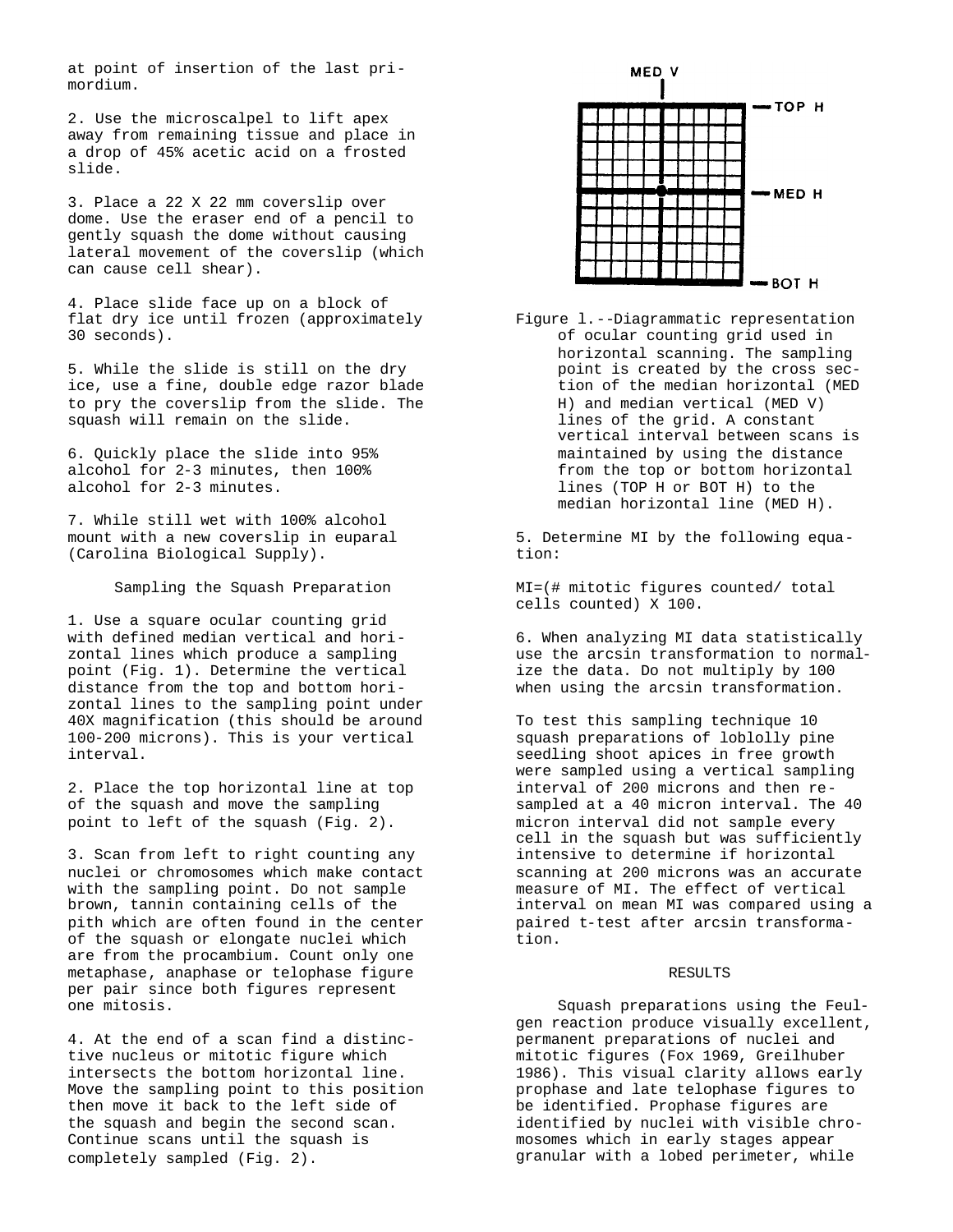

Figure 2.--Diagrammatic representation of sampling for mitotic index using a series of horizontal scans (Sl,S2,S3) at a fixed vertical interval.

telophase figures are identified by paired asymmetrically shaped, reforming nuclei which often have a convoluted perimeter. When more than one observer is measuring MI, observers should be in visual agreement on what constitutes prophase and telophase figures.

Since preparations are made permanent (Conger and Fairchild 1953), sampling to determine MI does not have to take place at the same time as squash preparation. This feature in conjunction with the two storage stages during the staining process offer considerable flexibility for preparing and sampling squashes when time is available. This is advantageous in seedling studies where other physiological parameters may require more immediate measurement. With practice, dissection and squash preparation becomes rapid and routine.

Horizontal scanning at 200 micron intervals is both a rapid and objective method to determine MI. With practice a squash preparation can be measured in 5-8 minutes. The intensive 40 micron interval was time consuming, increased the number of cells counted five-fold and resulted in a insignificant difference in mean MI (Table 1). Horizontal scanning at 200 micron intervals represents an accurate method to determine the MI of loblolly pine shoot apices. An appropriate vertical interval should be determined in this way for each conifer species since differences in cell size

and apex size are likely.

Table l.--Mitotic index assessed by horizontal scanning at 2 vertical intervals.

| Vertical<br>interval<br>(microns) | Mean cells<br>counted/apex | Mean MI      | Standard<br>Error |
|-----------------------------------|----------------------------|--------------|-------------------|
| 200<br>40                         | 430<br>2199                | 6.42<br>5.99 | . 40<br>.23       |
| Paired t-test<br>$t = 1.41$       |                            |              | $p = .192$        |

### DISCUSSION

The anatomical components of the shoot tip must be recognized when preparing squash preparations. These include the shoot apex, foliar primordia, bud scales and the shoot axis. These regions vary in the magnitude and timing of their mitotic activity during the annual cycle of growth (Owens and Simpson 1988, Fielder and Owens 1989). Preparation of specific anatomical regions will avoid these difficulties. The apical dome represents the most appropriate region for squash preparation since it generally lacks the high levels of cellular tannins and vascular tissue present in other regions. Measurement of apical dome height and width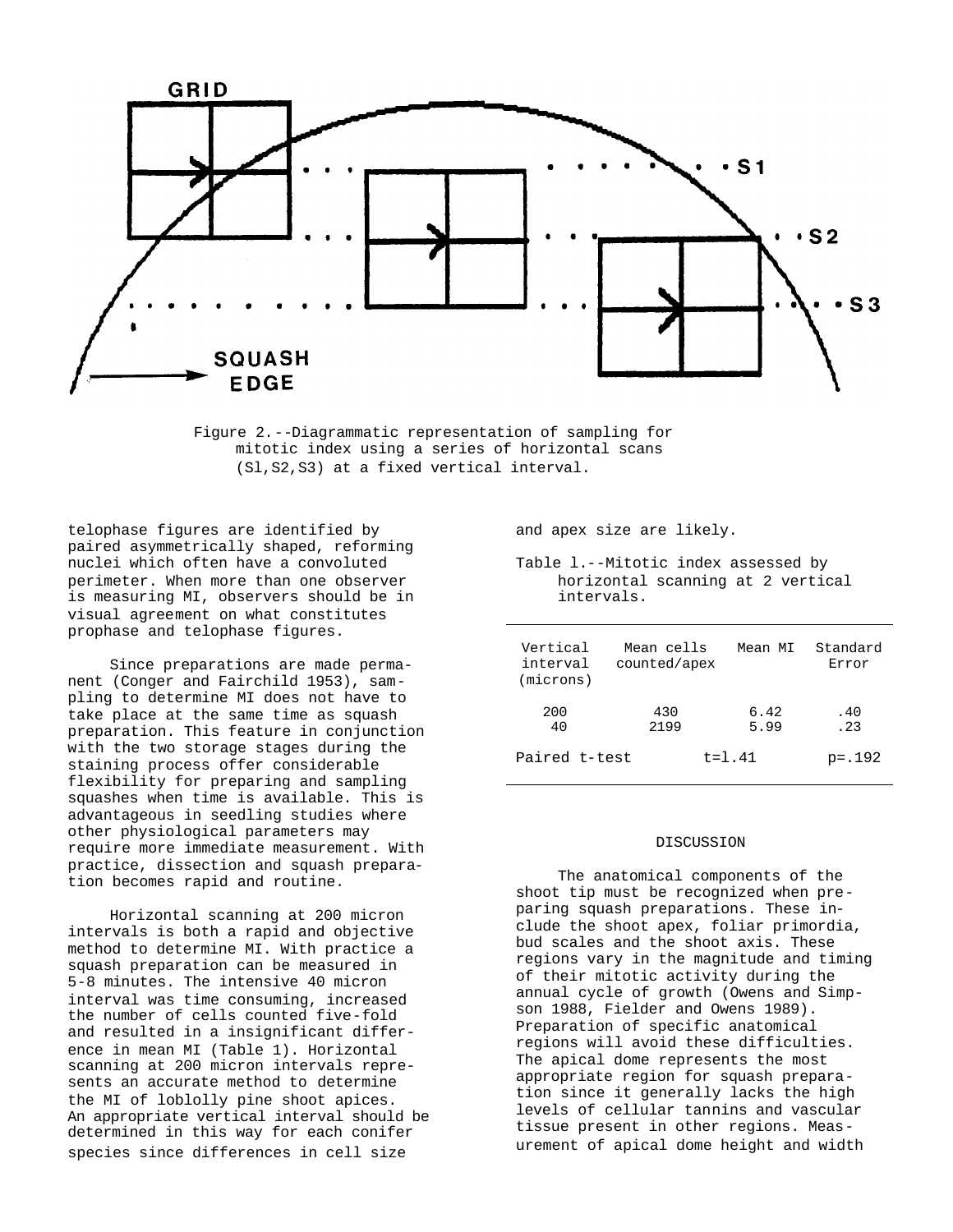on freshly dissected apices before fixation provides additional information since apex size correlates with stage of development and dome activity (Fielder and Owens 1989).

Mitotic index determined by horizontal scanning provides an accurate measure of the mitotic activity of the entire apex (Grob 1990). However, as MI approaches zero in winter, horizontal scanning will not be an accurate measure of when mitosis ceases. Previous studies (Carlson et al. 1980, Carlson 1985, Colombo et al. 1989) have measured MI in the most active region of the apex. This was a conservative measure of when mitosis began or ceased, but represented an inflated measure of the mitotic activity of the apex.

The objectives for examining mitotic activity will determine the measurement method used. To determine when mitosis ceases, the scanning method is not necessary. The visual presence or absence of mitosis in the entire squash without determining MI is adequate. However, where relative changes in MI are required or in species such as loblolly pine which never reach a MI of zero during winter (Carlson 1985), the scanning method should be used. If desired, both MI and the presence/absence of mitosis can be determined concurrently.

The cell cycle is a fundamental concept at the cellular level. The cell cycle consists of 4 stages; two "gap" stages (G2 and G2), a period of DNA synthesis (S), and mitosis (M). Mitotic index is a useful measure because it is responsive to changes in two cell cycle parameters; the duration of the cell cycle (the time taken to proceed through G1, S, G2 and M) and the growth fraction (the proportion of the cell population proceeding through the cell cycle).

Changes in cell cycle duration and the growth fraction alter interphase stages in relation to mitosis. This changes the proportion of cells in mitosis at any time t, and therefore MI (Walker 1954). G1 is a particularly important interphase stage since it is the longest cell cycle stage (Miksche 1967), and because most cells in the shoot apex accumulate in this stage during the fall and winter as MI reaches zero (Owens and Molder 1973, Cottignies 1979).

This close relationship between MI, interphase stages and cell cycle status is the rationale for using MI as a

measure of seedling dormancy. When interpreting MI data these relationships should be considered. Measurement of MI complements current physiological and developmental tests of seedling quality, and will provide a useful cellular parameter to correlate future tests which use biochemical and molecular methods.

### Literature Cited

- Carlson, W.C. 1985. Seasonal variation in mitotic index in the stem apex of loblolly pine seedlings. p. 303-310. In Proceedings of the IUFRO international symposium on nursery practices for the southern pines, August 4-9, 1985. Alabama Agricultural Experiment Station, Montgomery, Alabama.
- Carlson, W.C., Binder, W.D., Feenan, C.D., and C.L. Preisig. 1980. Changes in mitotic index during onset of dormancy in Douglas fir seedlings. Can. J. For. Res. 10: 371-378.
- Colombo, S.J., Glerum, S.J., and D.P. Webb. 1989. Winter hardening in first-year hardening black spruce (Picea mariana) seedlings. Physiologia Plantarum. 76: 1-9.
- Conger, A.D., and L.M. Fairchild. 1953. A quick-freeze method for making smear slides permanent. Stain Technology. 28: 281-283.
- Cottignies, A. 1979. The blockage in the G1 phase of the cell cycle in the dormant shoot apex of ash. Planta. 147: 15-19.
- Fielder, P., and J.N. Owens. A comparative study of shoot and root development of interior and coastal Douglas-fir seedlings. Can. J. For. Res. 19: 539-549.
- Fox, D.P. 1969. Some characteristics of the cold hydrolysis technique for staining plant tissues by the Feulgen reaction. J. Histochem. Cytochem. 17: 266-272.
- Greilhuber, J. 1986. Severely distorted Feulgen-DNA amounts in Pinus after nonadditive fixations as a result of meristematic self-tanning with vacuole contents. Can. J. Genet. Cytol. 28: 409-415.
- Grob, J.A. 1990. Techniques to study the cell cycle in the shoot apex of conifers. Masters of Science Thesis, University of Victoria, Victoria, B.C.
- Miksche, J.P. 1967. Radiobotanical parameters of Pinus banksiana Naturwissenschaften. 54: 322.